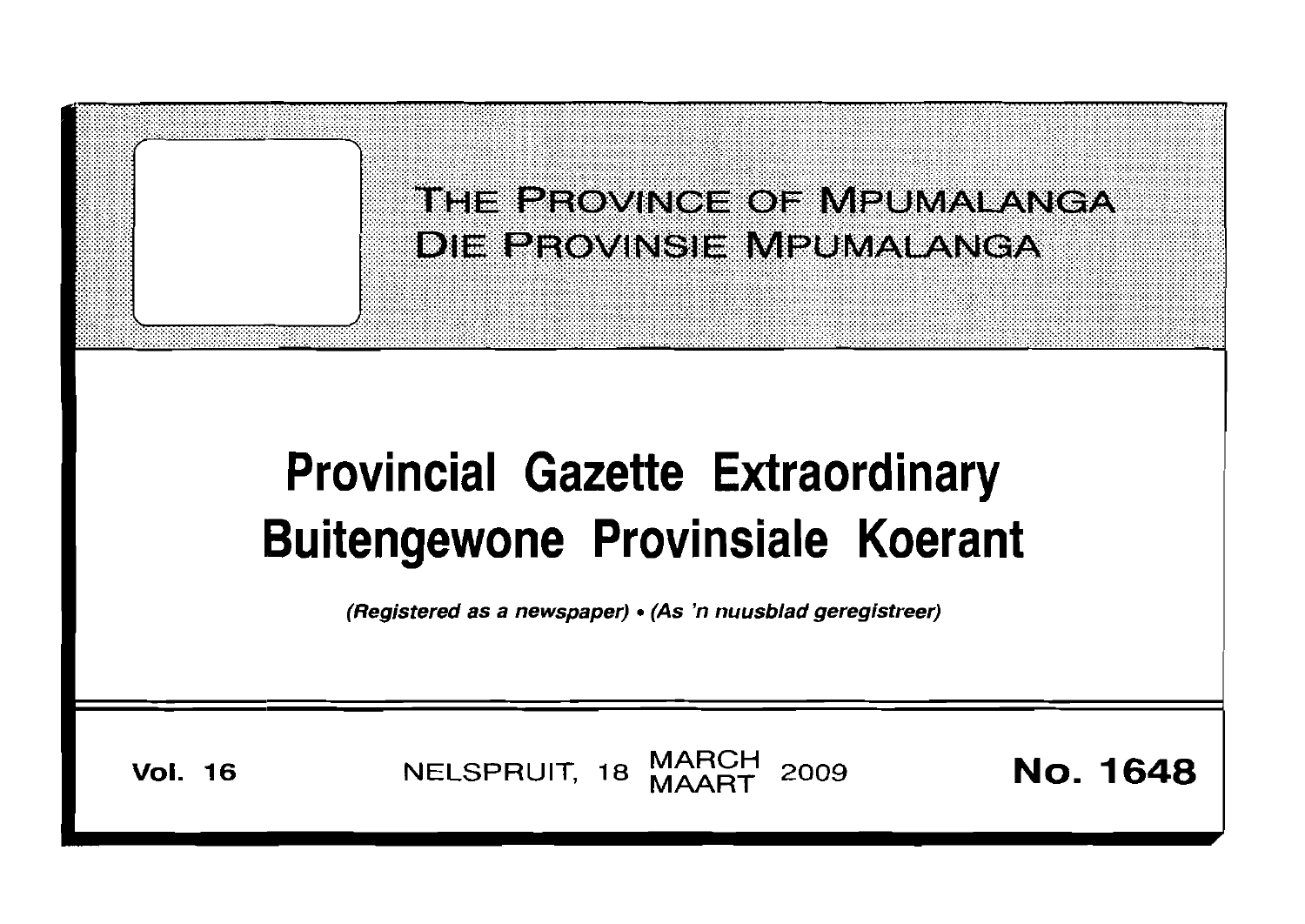No.

## **CONTENTS • INHOUD**

*Page Gazette* No. No.

#### **GENERAL NOTICE**

75 Mpumalanga Road Traffic Act (4/1998): Mpumalanga Provincial Road Traffic Regulation, 2009: Correction Notice... 3 1648